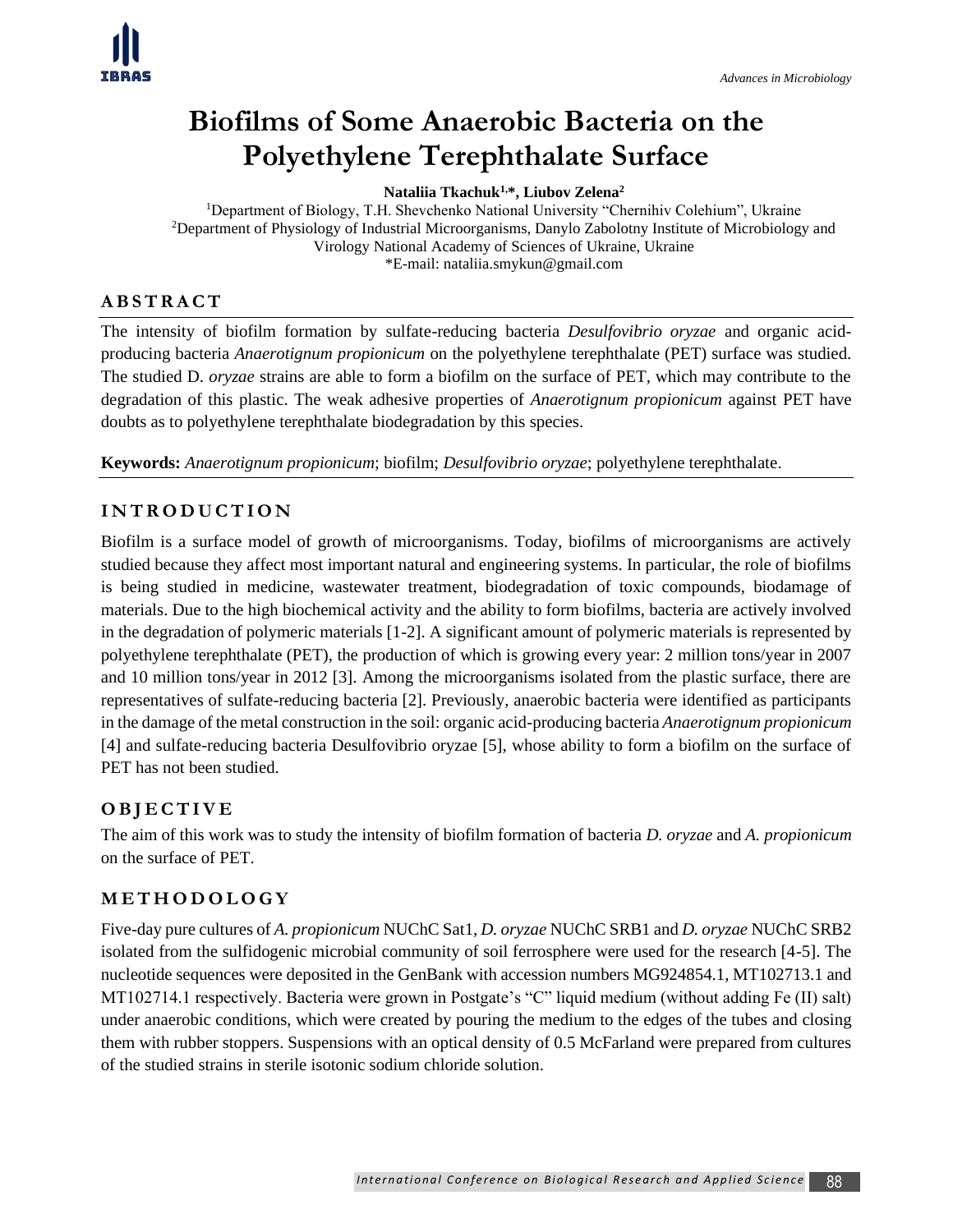To study the intensity of biofilm formation on the PET surface,  $10\times10$  mm samples were cultured in Postgate's "C" liquid medium (76% of the volume) with the addition of meat-peptone broth (MPB, 22% of the volume) and bacterial cultures (2% of the volume) during 50 days.

A biofilm assay (indirect measurement of bacterial biofilm biomass by crystal violet adsorption/desorption) was used [6]. The strains were classified into adhesion categories as was described by Stepanović *et al*. [6]. Statistical analysis of the obtained results was performed using the statistical module of Microsoft Office Excel 2010.

## **C O N C L U S I O N S / R E S U L T S**

The results of the study of the optical density of crystal violet solutions, absorbed by the biofilm formed on PET by the studied strains are presented in the Table **1**.

#### **Table 1. Optical density (OD540) of crystal violet absorbed by a biofilm formed on the surface of PET by some strains of anaerobic bacteria.**

| No. | A variant of the experiment     | $OD540$ of crystal violet solution | <b>Strain adhesion</b><br>category |
|-----|---------------------------------|------------------------------------|------------------------------------|
| . . | Culture medium without bacteria | $0.0380\pm0.0004$                  | Negative control                   |
| 2.  | SRB1                            | $0.1390 \pm 0.0048*$               | Moderately adhesive                |
| 3.  | SR <sub>B2</sub>                | $0.1180 \pm 0.0016*$               | Moderately adhesive                |
| 4.  | Sat1                            | $0.0530 \pm 0.0014*$               | Weakly adhesive                    |
|     | SRB1+Sat1                       | $0.1480 \pm 0.0126$ *              | Moderately adhesive                |

Note: the differences are significant  $*$  compared to the control at  $p \le 0.05$ 

It was found that SRB1 strain significantly formed a stronger biofilm on PET than SRB2 strain. Both strains were classified as moderately adhesive, because the optical density of crystal violet solutions absorbed by SRB biofilms was 3.7 times (SRB1) and 3.1 times (SRB2) higher than in the negative control.

It was revealed that *A. propionicum* NUChC Sat1 was weakly adhesive - the optical density of crystal violet, absorbed by its biofilm is only 1.4 times greater than in the negative control. Co-cultivation of SRB1 with Sat1 did not show increasing of biofilm formation by the studied bacteria, the association was moderately adhesive.

Thus, the studied strains of sulfate-reducing bacteria *Desulfovibrio oryzae* are able to form a biofilm on the surface of PET, which indicates the potential for participation of these bacteria in the degradation of this plastic. The weak adhesive properties of *Anaerotignum propionicum* to PET cast doubt on the possibility of this species participating in the biodegradation of polyethylene terephthalate.

### **R E F E R E N C E S**

- 1. Савельєв, Ю В та ін. "Створення та застосування деградуючих за умов навколишнього середовища поліуретанів на основі вуглеводів." [Savelyev, Yu V *et al*. Stvorennia ta zastosuvannia dehraduiuchykh za umov navkolyshnoho seredovyshcha poliuretaniv na osnovi vuhlevodiv. Creation and application of polyurethanes, degrading under environmental conditions, based on carbohydrates] Polimernyi zhurnal vol. 33, no 3 (2011):205-217. (in Ukrainian).
- 2. Rogers, Kesley L *et al*. "Micro-by-micro interactions: How microorganisms influence the fate of marine microplastics." Limnology and Oceanography Letters, vol. 5 (2020):18-36. doi:10.1002/lol2.10136.
- 3. Андрушків, Богдан та ін. "Удосконалення економічного інструментарію пошуку нових ресурсів в умовах пострадянського суспільства." [Andrushkiv, Bogdan *et al*. "Udoskonalennia ekonomichnoho instrumentariiu poshuku novykh resursiv v umovakh postradianskoho suspilstva. Improving the economic tools for finding new